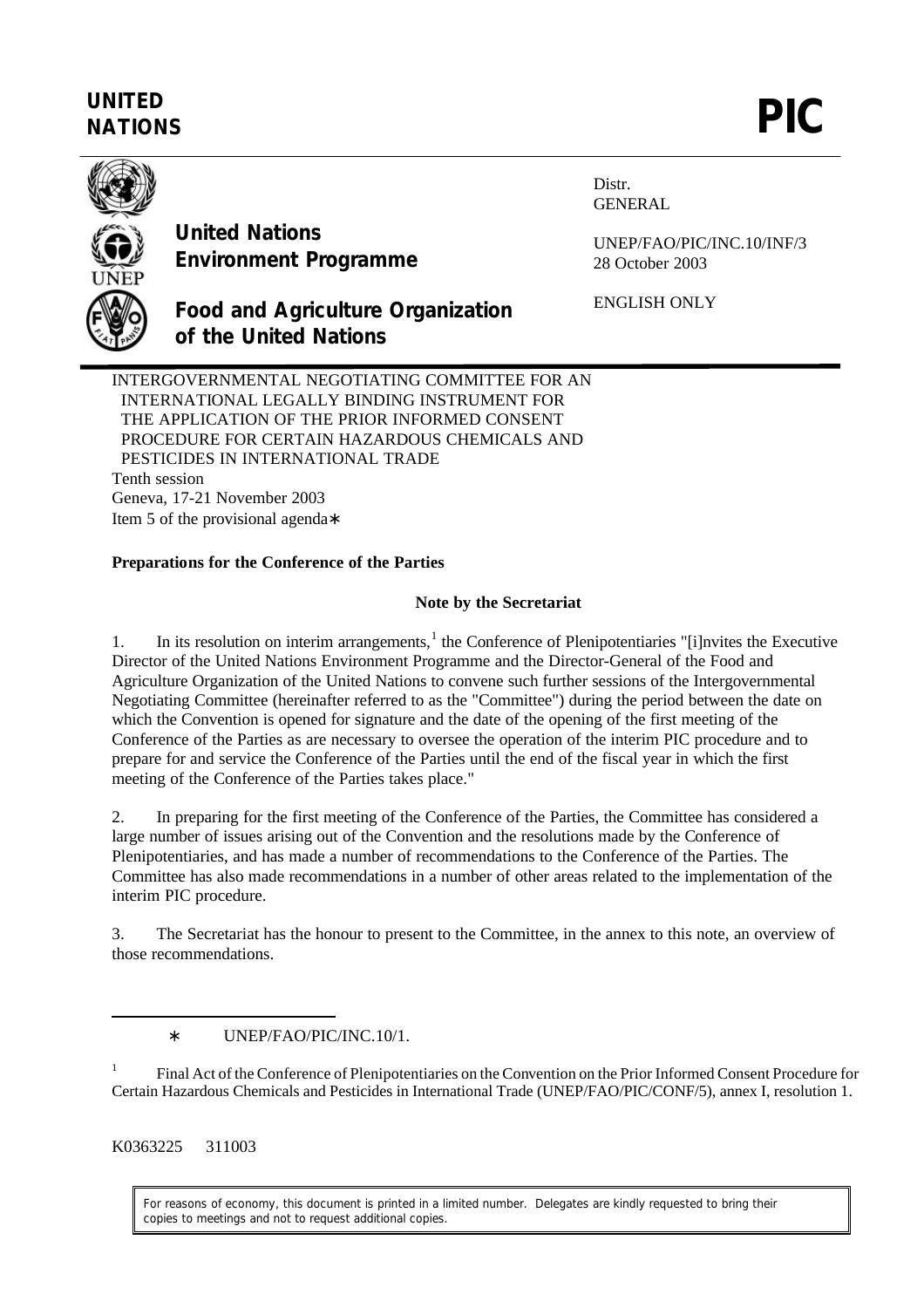$\mathbf{r}$ 

Annex

| Decisions and actions required at the first meeting of the Conference of the Parties by the Convention,<br>the resolution on interim arrangements and the resolution concerning the Secretariat |                                                                                                            |  |
|-------------------------------------------------------------------------------------------------------------------------------------------------------------------------------------------------|------------------------------------------------------------------------------------------------------------|--|
| <b>Reference</b>                                                                                                                                                                                | <b>Action taken by the Committee</b>                                                                       |  |
| "The composition of the Prior Informed Consent                                                                                                                                                  | At its ninth session, the Committee decided to forward the following two options to the first meeting of   |  |
| regions shall be defined in a decision to be adopted by                                                                                                                                         | the Conference of the Parties:                                                                             |  |
| consensus at the first meeting of the Conference of the                                                                                                                                         | "That the PIC regions to be adopted at the first Conference of the Parties should be based on the<br>(a)   |  |
| Parties."                                                                                                                                                                                       | geographical distribution of the Parties at that time;                                                     |  |
| (Convention, Article 5, paragraph 5, second sentence)                                                                                                                                           | That the PIC regions to be adopted at the first Conference of the Parties should be based on the<br>(b)    |  |
|                                                                                                                                                                                                 | regions used during the interim PIC procedure, pending consideration of the geographical distribution of   |  |
|                                                                                                                                                                                                 | Parties at that time."                                                                                     |  |
|                                                                                                                                                                                                 | (UNEP/FAO/PIC/INC.9/21, para. 125)                                                                         |  |
| "For any chemical, other than a chemical listed in                                                                                                                                              | During the interim period, the Committee has included the following chemicals in the interim PIC           |  |
| Annex III, that has been included in the voluntary Prior                                                                                                                                        | procedure: Binapacryl, toxaphene, ethylene dichloride, ethylene oxide and monocrotophos. At its tenth      |  |
| Informed Consent procedure before the date of the first                                                                                                                                         | session, the Committee will consider including five additional forms of the chemicals asbestos, DNOC       |  |
| meeting of the Conference of the Parties, the                                                                                                                                                   | and the severely hazardous pesticide formulation: dustable powder formulations of benomyl, carbofuran      |  |
| Conference of the Parties shall decide at that meeting                                                                                                                                          | and thiram.                                                                                                |  |
| to list the chemical in Annex III, provided that it is                                                                                                                                          |                                                                                                            |  |
| satisfied that all the requirements for listing in that                                                                                                                                         |                                                                                                            |  |
| Annex have been fulfilled."                                                                                                                                                                     |                                                                                                            |  |
| (Ariticle 8)                                                                                                                                                                                    |                                                                                                            |  |
| "The Conference of the Parties shall by consensus                                                                                                                                               | At its eighth session, the Committee reached agreement on the rules of procedure and decided to forward    |  |
| agree upon and adopt at its first meeting rules of                                                                                                                                              | them to the Conference of the Parties.                                                                     |  |
| procedure and financial rules for itself and any                                                                                                                                                | (UNEP/FAO/PIC/INC.8/19, para. 80)                                                                          |  |
| subsidiary bodies, as well as financial provisions                                                                                                                                              |                                                                                                            |  |
| governing the functioning of the Secretariat."                                                                                                                                                  | However, at its ninth session it decided to consider an outstanding issue regarding paragraph 1 of Rule 45 |  |
| (Convention, Article 18, paragraph 4)                                                                                                                                                           | at a future session.                                                                                       |  |
|                                                                                                                                                                                                 | (UNEP/FAO/PIC/INC.9/21, para. 49)                                                                          |  |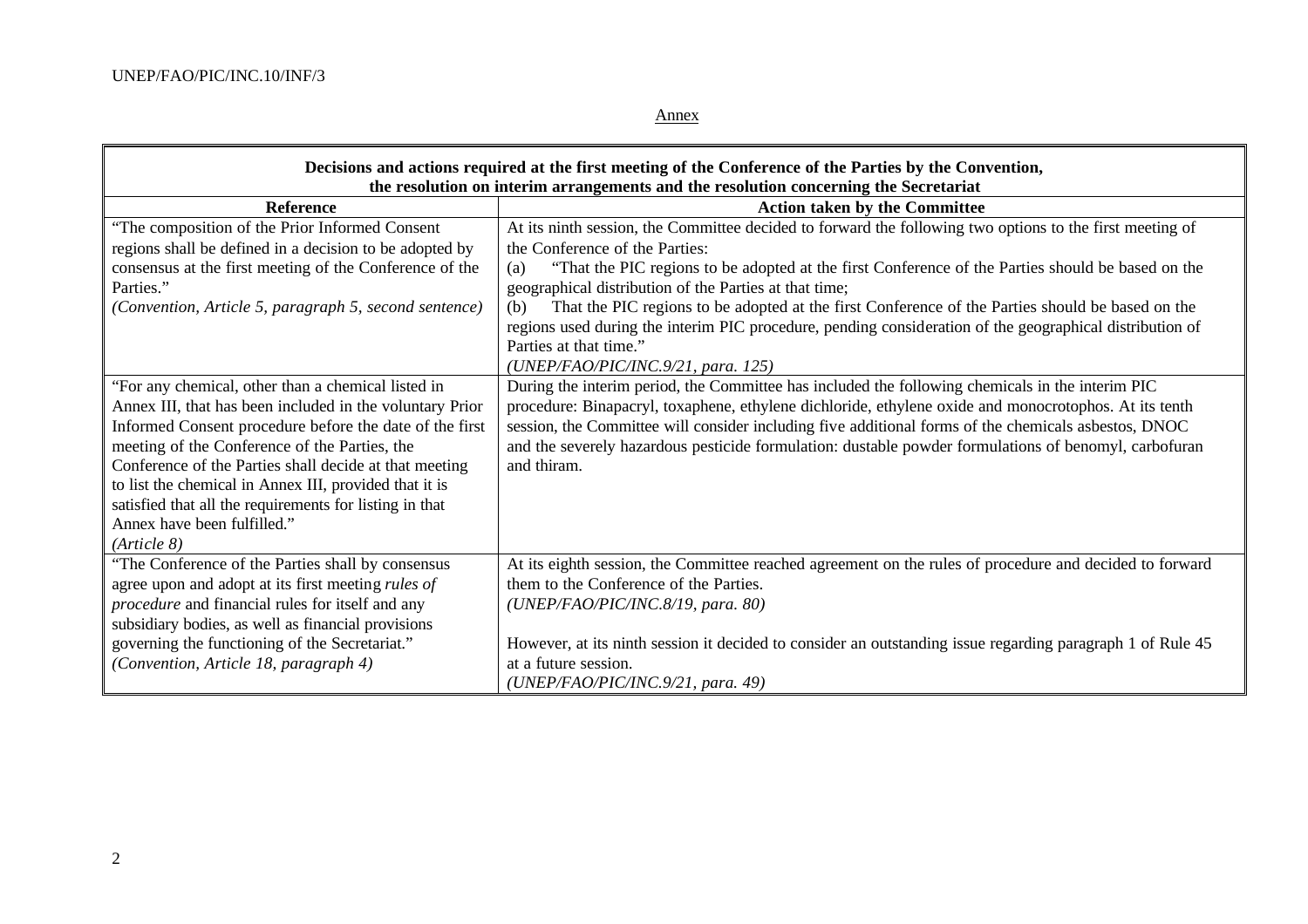| "The Conference of the Parties shall by consensus<br>agree upon and adopt at its first meeting rules of<br>procedure and financial rules for itself and any<br>subsidiary bodies, as well as financial provisions<br>governing the functioning of the Secretariat."<br>(Convention, Article 18, paragraph 4)                                                                                                                                                      | The Committee considered the draft financial rules at its eighth and ninth sessions. The Committee will<br>continue its work on the draft financial rules at its tenth session.                                                                                                                                                                                                                                                                                                                                                                                                                                                                                                                                               |
|-------------------------------------------------------------------------------------------------------------------------------------------------------------------------------------------------------------------------------------------------------------------------------------------------------------------------------------------------------------------------------------------------------------------------------------------------------------------|-------------------------------------------------------------------------------------------------------------------------------------------------------------------------------------------------------------------------------------------------------------------------------------------------------------------------------------------------------------------------------------------------------------------------------------------------------------------------------------------------------------------------------------------------------------------------------------------------------------------------------------------------------------------------------------------------------------------------------|
| "The Conference of the Parties shall, at its first<br>meeting, establish a subsidiary body, to be called the<br>Chemical Review Committee, for the purposes of<br>performing the functions assigned to that Committee<br>by this Convention."<br>(Convention, Article 18, paragraph 6, first sentence)                                                                                                                                                            | At its sixth session, the Committee established an interim Chemical Review Committee and nominated<br>29 members for a period of up to three years.<br>(Decision INC-6/2).<br>At its ninth session, the Committee reaffirmed the provisions of decision INC-6/2 as regards the<br>conditions of service of the experts, and nominated 29 members for the period until the first meeting of<br>the Conference of the Parties.<br>(Decision INC-9/3)                                                                                                                                                                                                                                                                            |
| "Decides that the interim PIC procedure shall cease to<br>operate on a date to be specified by the Conference of<br>the Parties at its first meeting[.]"<br>(Paragraph 13 of the resolution on interim<br>arrangements)                                                                                                                                                                                                                                           | The Committee has carefully examined the implications of a transition from the interim PIC procedure to<br>the procedure specified by the Convention.<br>The Committee, at its seventh session, gave wide support to a period of transition once the Convention<br>comes into force. The aim of the transition period would be to retain the accomplishments and experience<br>gained in the application of the interim PIC procedure.<br>A working group established by the Committee at its eighth session identified the following basis for a<br>recommendation: That the transition period be limited to two years from the date of entry into force of the<br>Convention.<br>(UNEP/FAO/PIC/INC.9/18, annex I, para. 47) |
| "Calls upon the Director-General of the Food and<br>Agriculture Organization of the United Nations and the<br><b>Executive Director of the United Nations Environment</b><br>Programme to consider the offers received from<br>Germany and from Italy and Switzerland jointly, as<br>well as any other offers, and to provide a comparative<br>analysis of those offers regarding the physical location<br>of the secretariat for consideration by the Conference | The Committee has gone through a process of developing elements of information for further<br>consideration; it has solicited and collected offers from Germany and from Italy and Switzerland, acting<br>jointly, and it agreed at its eighth session "to submit them to the Conference of the Parties for a decision<br>on the matter at its first session".<br>(UNEP/FAO/PIC/INC.8/19, para. 129)                                                                                                                                                                                                                                                                                                                          |

 $\frac{1}{2}$ Final Act of the Conference of Plenipotentiaries on the Convention on the Prior Informed Consent Procedure for Certain Hazardous Chemicals and Pesticides in International Trade (UNEP/FAO/PIC/CONF/5), annex I, resolution 2.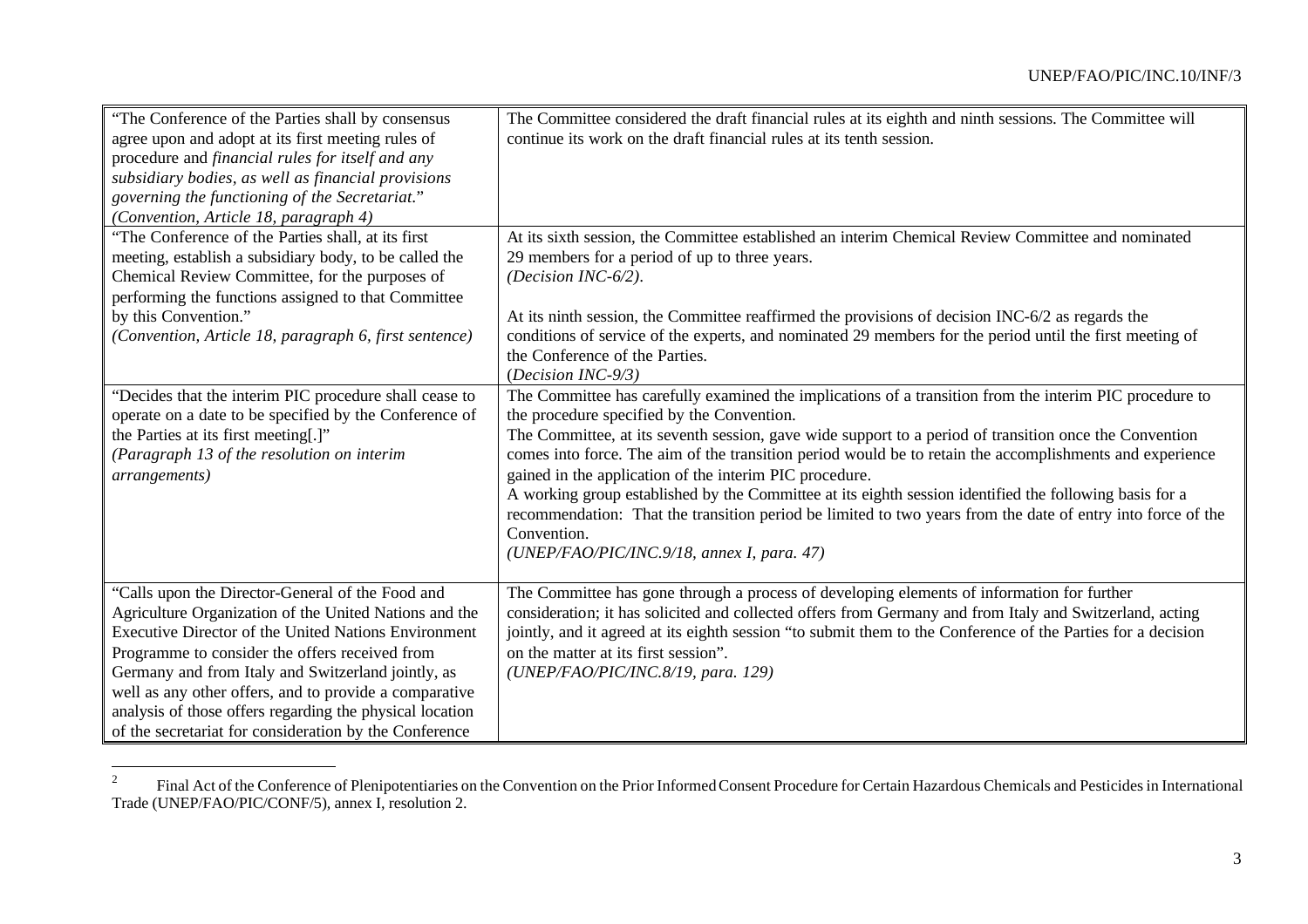## UNEP/FAO/PIC/INC.10/INF/3

| of the Parties at its first meeting. The preparation of<br>such analyses should be carried out in consultation<br>with the Intergovernmental Negotiating Committee."<br>(Paragraph 3 of the resolution concerning the<br>Secretariat) <sup>2</sup>                                                             |                                                                                                                                                                                                                                                                                                                                                                                                                                                                           |  |
|----------------------------------------------------------------------------------------------------------------------------------------------------------------------------------------------------------------------------------------------------------------------------------------------------------------|---------------------------------------------------------------------------------------------------------------------------------------------------------------------------------------------------------------------------------------------------------------------------------------------------------------------------------------------------------------------------------------------------------------------------------------------------------------------------|--|
| Other functions required of the Conference of the Parties by the Convention                                                                                                                                                                                                                                    |                                                                                                                                                                                                                                                                                                                                                                                                                                                                           |  |
| <b>Reference</b>                                                                                                                                                                                                                                                                                               | <b>Action taken by the Committee</b>                                                                                                                                                                                                                                                                                                                                                                                                                                      |  |
| "The Conference of the Parties shall encourage the<br>World Customs Organization to assign specific<br>Harmonized System customs codes to the<br>individual chemicals or groups of chemicals listed<br>in Annex III, as appropriate."<br>(Convention, Article 13, paragraph 1, first<br>sentence)              | At its 6th session, the Committee invited the secretariat to initiate contacts with the World Customs<br>Organization. The Secretariat has participated in the meetings of the relevant WCO Committees and provided<br>clarification and advice on matters related to the Rotterdam Convention, and it is the understanding of the<br>Secretariat that the process of assigning HS Custom Codes to the chemicals in the Rotterdam Convention is<br>progressing favorably. |  |
| "The Conference of the Parties shall, as soon as<br>practicable, develop and approve procedures and<br>institutional mechanisms for determining non-<br>compliance with the provisions of this Convention<br>and for treatment of Parties found to be in non-<br>compliance."<br>(Convention, Article 17)      | The Committee has made good progress in discussing and developing procedures and mechanisms regarding<br>non-compliance and will continue its work at the 10th session.                                                                                                                                                                                                                                                                                                   |  |
| "The secretariat functions for this Convention shall<br>be performed jointly by the Executive Director of<br>UNEP and the Director-General of FAO, subject to<br>such arrangements as shall be agreed between them<br>and approved by the Conference of the Parties."<br>(Convention, Article 19, paragraph 3) | N/A                                                                                                                                                                                                                                                                                                                                                                                                                                                                       |  |
| Adopt arbitration procedures.<br>(Convention, Article 20, paragraph 2 (a))                                                                                                                                                                                                                                     | At its ninth session, the Committee reached agreement on draft rules for arbitration.<br>(UNEP/FAO/PIC/INC.9/21, annex IV)                                                                                                                                                                                                                                                                                                                                                |  |
| "Additional procedures relating to the conciliation<br>commission shall be included in an annex to be<br>adopted by the Conference of the Parties no later<br>than the second meeting of the Conference."<br>(Convention, Article 20, paragraph 6, last<br>sentence)                                           | At its ninth session, the Committee reached agreement on draft rules for dispute settlement.<br>(UNEP/FAO/PIC/INC.9/21, annex IV)                                                                                                                                                                                                                                                                                                                                         |  |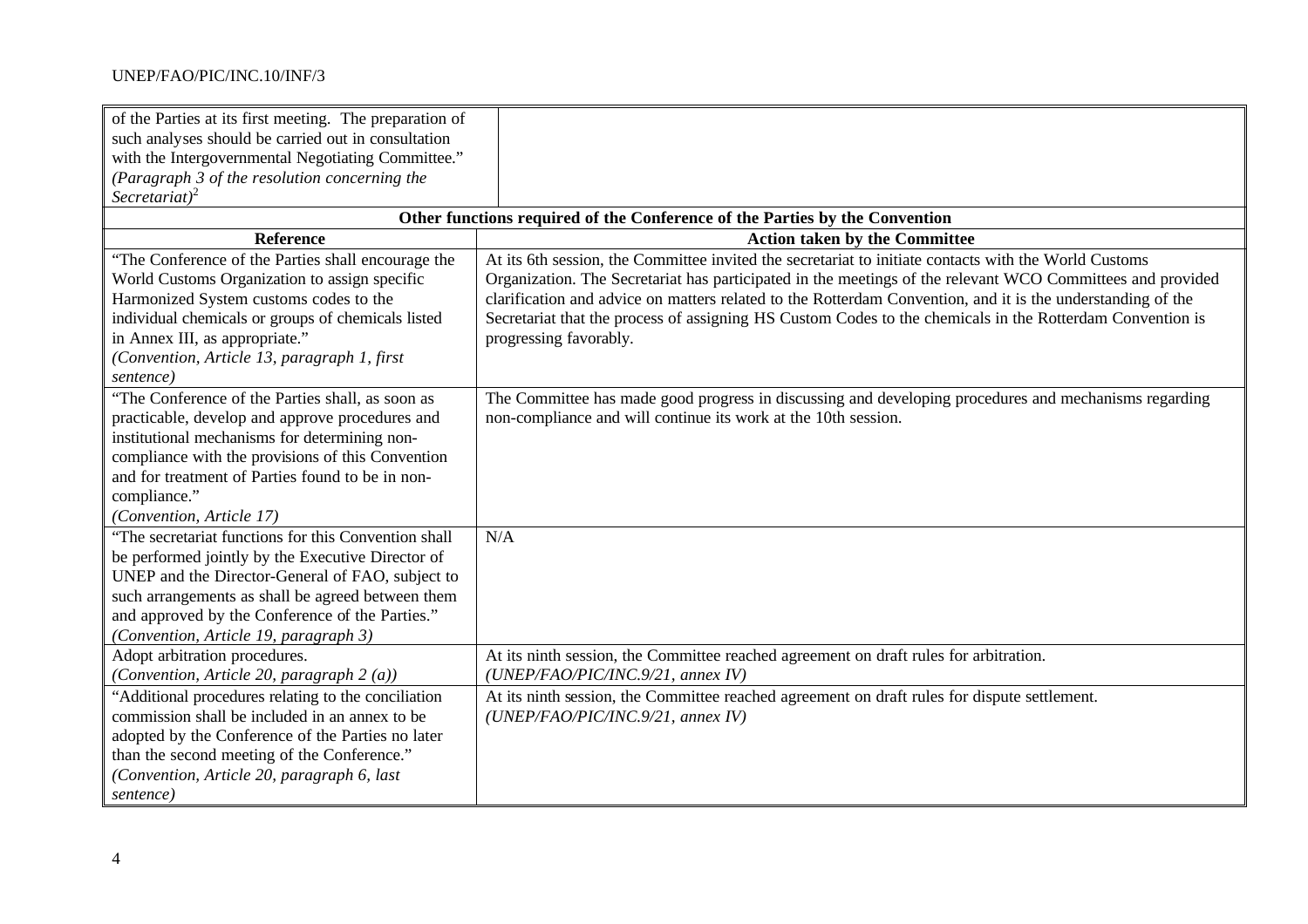| Other actions taken by the Committee                                                                                                                                                                                                                                                                                                                                                                                                                                                                                                                              |
|-------------------------------------------------------------------------------------------------------------------------------------------------------------------------------------------------------------------------------------------------------------------------------------------------------------------------------------------------------------------------------------------------------------------------------------------------------------------------------------------------------------------------------------------------------------------|
| <b>Action taken by the Committee</b>                                                                                                                                                                                                                                                                                                                                                                                                                                                                                                                              |
|                                                                                                                                                                                                                                                                                                                                                                                                                                                                                                                                                                   |
| At its seventh session, the Committee adopted a general policy on contaminants.<br>(Decision INC-7/4)                                                                                                                                                                                                                                                                                                                                                                                                                                                             |
| At its seventh session, the Committee adopted a policy on maleic hydrazide as a contaminant.<br>(Decision INC-7/5)                                                                                                                                                                                                                                                                                                                                                                                                                                                |
| At its seventh session, the Committee adopted a process for drafting decision guidance documents.<br>(Decision INC-7/6)                                                                                                                                                                                                                                                                                                                                                                                                                                           |
| At its eighth session, the Committee adopted rules and procedures for preventing and dealing with conflicts<br>of interest relating to the activities of the ICRC.<br>(Decision INC-8/1)                                                                                                                                                                                                                                                                                                                                                                          |
| An overview of the achievements by the Interim Chemical Review Committee is available as document<br>UNEP/FAO/PIC/INC.10/13.                                                                                                                                                                                                                                                                                                                                                                                                                                      |
|                                                                                                                                                                                                                                                                                                                                                                                                                                                                                                                                                                   |
| Parties could be given up to nine months from the date of the first meeting of the Conference of the Parties to<br>provide a response in line with Article 10, paragraph 2. After that period, exporting Party obligations under<br>Article 11 would only take effect six months after the exporting Party received information from the<br>secretariat under Article 10, paragraph 10, that the importing Party had failed to transmit a response, and<br>would then apply for one year.<br>(UNEP/FAO/PIC/INC.9/21, Annex III, para. 3)                          |
| "The Secretariat shall consult with each relevant designated national authority (in writing) concerning their<br>proposals for a severely hazardous pesticide formulation that had been submitted during the interim period.<br>Unless notified otherwise by the relevant designated national authority, each proposal for a severely<br>hazardous pesticide formulation is deemed, by a decision at the first meeting of the Conference of the Parties,<br>to be resubmitted for the purposes of the Convention."<br>(UNEP/FAO/PIC/INC.9/21, Annex III, para. 4) |
| It was agreed that the actions of non-Parties (including Participating States) cannot result in obligations on<br>Parties following entry into force of the Convention.<br>Verified notifications and proposals from Participating States submitted to the Secretariat as at the date of<br>entry into force of the Convention and included in the first PIC Circular distributed after the entry into force<br>of the Convention would remain eligible for consideration by the Chemical Review Committee during the<br>transition period.                       |
|                                                                                                                                                                                                                                                                                                                                                                                                                                                                                                                                                                   |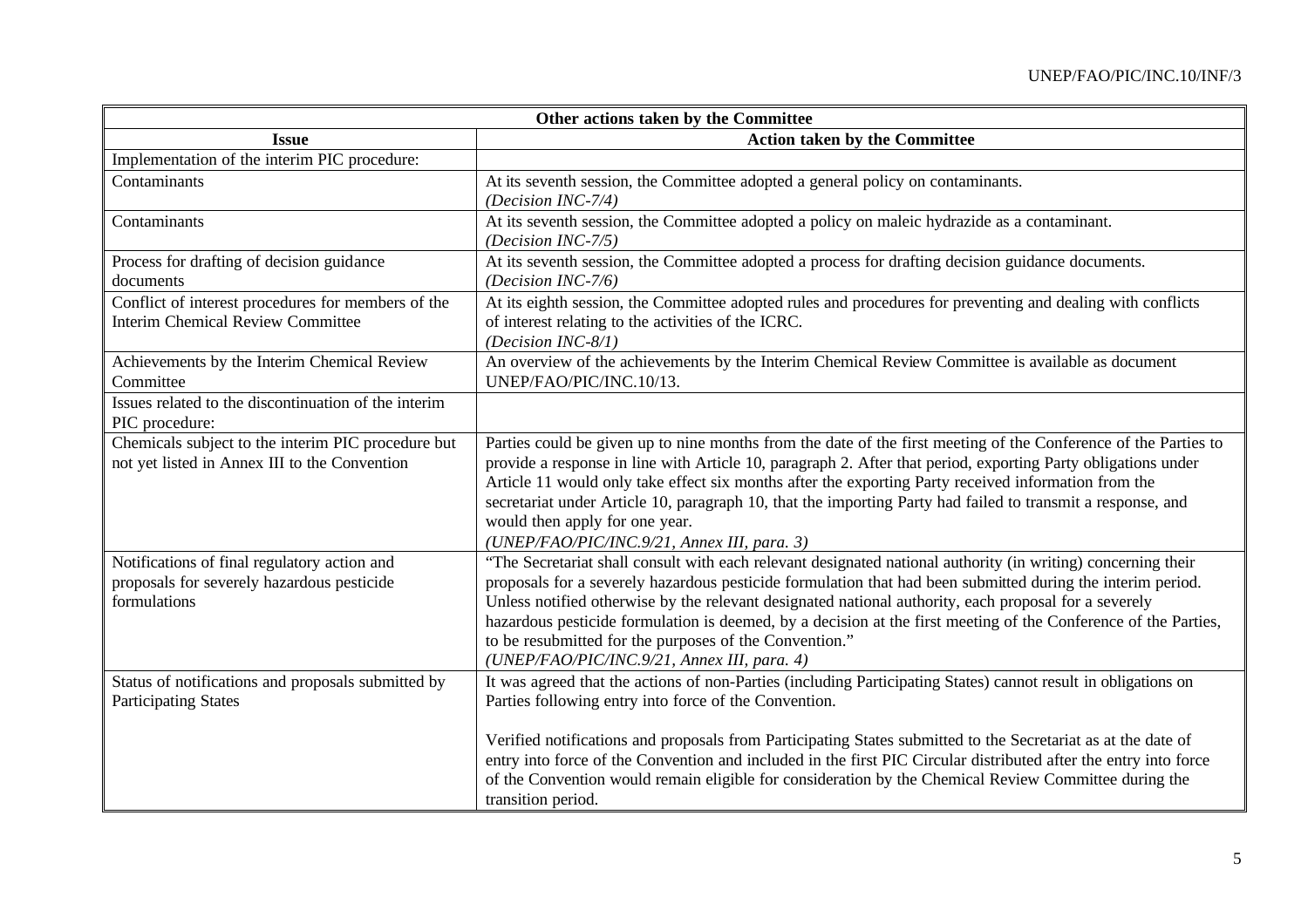| Two notifications, each from a Party from a different region, would trigger review by the Chemical Review<br>Committee and, if appropriate, development of a decision guidance document and subsequent<br>recommendation to the Conference of the Parties as per Article 5 and in line with decision INC-7/6.                                                                                                                                                                                                 |
|---------------------------------------------------------------------------------------------------------------------------------------------------------------------------------------------------------------------------------------------------------------------------------------------------------------------------------------------------------------------------------------------------------------------------------------------------------------------------------------------------------------|
| In the situation where the notifications include one from a Party and another from a Participating State, or<br>two Participating States (included in the above noted PIC Circular), a review by the Chemical Review<br>Committee may be initiated and, if appropriate, a decision guidance document developed. However, any<br>associated recommendation on inclusion, or otherwise, in Annex III may not be forwarded to the Conference<br>of the Parties until the Participating State(s) becomes a Party. |
| A proposal for a severely hazardous pesticide formulation from a Party would initiate a review by the<br>Chemical Review Committee and, if appropriate, development of a decision guidance document and<br>subsequent recommendation to the Conference of the Parties as per Article 6 and in line with<br>decision INC7/6.                                                                                                                                                                                   |
| A proposal from a Participating State may prompt a review by the Chemical Review Committee and, if<br>appropriate, the development of a decision guidance document. However, any associated recommendation<br>on inclusion, or otherwise, in Annex III may not be forwarded to the Conference of the Parties until the<br>Participating State becomes a Party.                                                                                                                                                |
| In setting their priorities in reviewing chemicals, the Chemical Review Committee should consider the<br>following:                                                                                                                                                                                                                                                                                                                                                                                           |
| Priority should be given to chemicals supported by notifications from two Parties and any proposal<br>for a severely hazardous pesticide formulation by a Party.                                                                                                                                                                                                                                                                                                                                              |
| Where a chemical is supported by a notification or proposal from a Participating State, the likelihood<br>and timeliness of ratification by that Participating State.                                                                                                                                                                                                                                                                                                                                         |
| It was recognized that the Conference of the Parties would need to approve consideration by the<br>Chemical Review Committee of notifications and proposals from Participating States (with a notification or<br>proposal included in the first PIC Circular distributed after entry into force of the Convention) in order that<br>this function could be undertaken by the Chemical Review Committee during the transition period.<br>(UNEP/FAO/PIC/INC.9/21, Annex III, para. 5)                           |
|                                                                                                                                                                                                                                                                                                                                                                                                                                                                                                               |